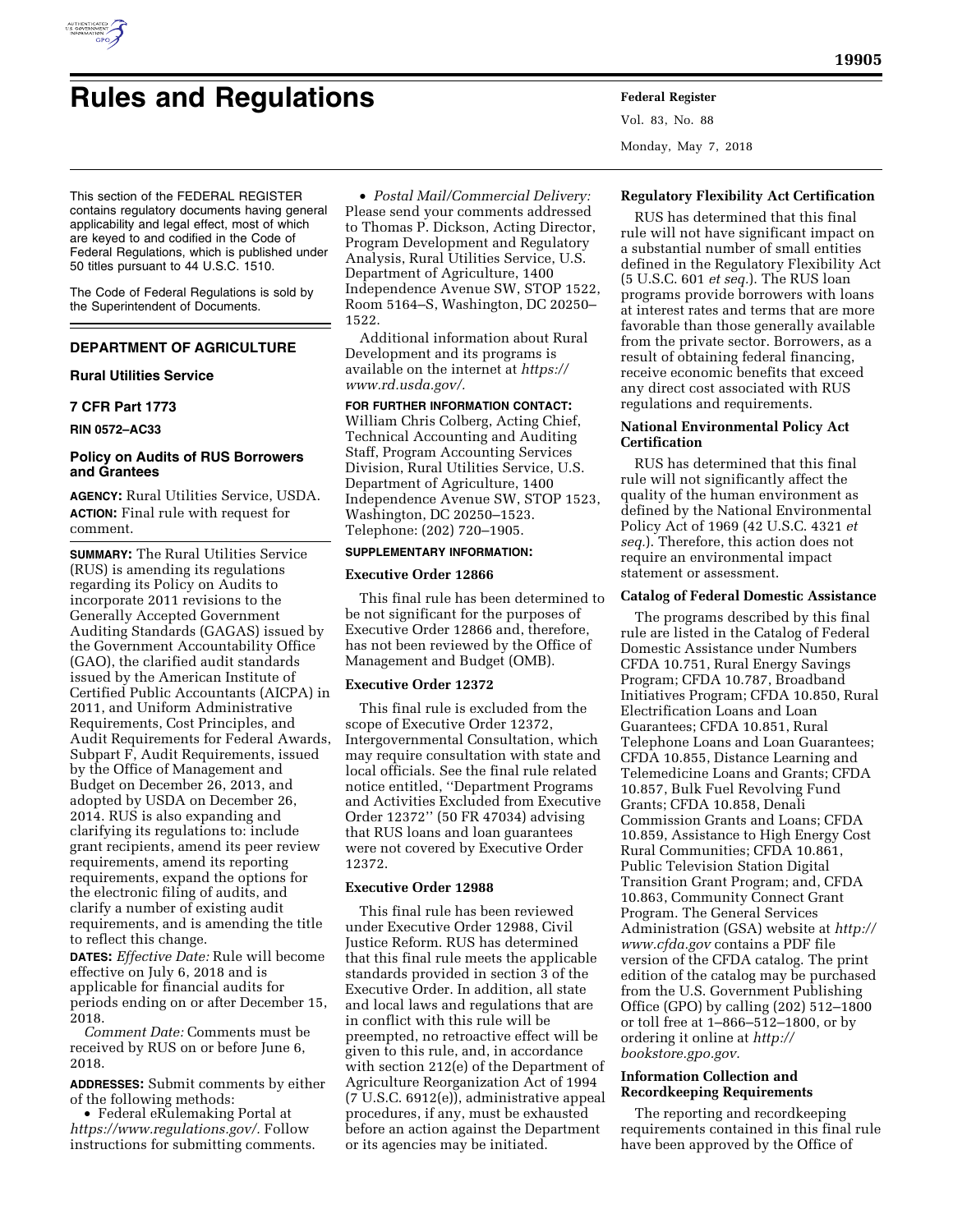Management and Budget (OMB) under OMB Control Number 0572–0095, pursuant to the Paperwork Reduction Act of 1995 (44 U.S.C Chapter 35). This final rule contains no new reporting or recordkeeping burdens under OMB Control Number 0572–0095 that would require approval under the Paperwork Reduction Act.

Send questions or comments regarding this burden or any other aspect of these collections of information, including suggestions for reducing the burden, to Thomas P. Dickson, Acting Director, Program Development and Regulatory Analysis, Rural Utilities Service, U.S. Department of Agriculture, 1400 Independence Avenue SW, Stop 1522, Room 5164–S, Washington, DC 20250–1522.

# **Unfunded Mandates**

This final rule contains no Federal mandates (under the regulatory provision of title II of the Unfunded Mandates Reform Act of 1995) for state, local, and tribal governments or the private sector. Thus, this final rule is not subject to the requirements of sections 202 and 205 of the Unfunded Mandates Reform Act of 1995.

#### **Comments**

We invite you to participate in this rulemaking by submitting written comments, data, or views before the noted deadline. We will consider the comments we received and may conduct additional rulemaking based on the comments.

#### **Background**

7 CFR part 1773, Policy on Audits of RUS Borrowers and Grantees (Part 1773), implements the standard RUS security instrument provision requiring RUS electric and telecommunications borrowers and grantees to prepare and furnish to RUS, at least once during each 12-month period, a full and complete report of its financial condition, operations, and cash flows, in form and substance satisfactory to RUS; audited and certified by an independent audit organization, satisfactory to RUS, and accompanied by a report of such audit, in form and substance satisfactory to RUS. This rule is amended to include coverage of all grantees and the title of Part 1773 is revised to reflect this change.

This rule amends Part 1773 to incorporate the 2011 revisions to GAGAS by the GAO issued in December 2011. The 2011 revision contains major changes that reinforce the principles of transparency and accountability and provide the framework for high-quality government audits that add value. This

revision to GAGAS incorporates the AICPA Statements on Auditing Standards. The 2011 revisions to GAGAS were effective for financial audits for periods ending on or after December 15, 2012.

The professional standards and guidance contained in GAGAS provide a framework for conducting high quality audits with competence, integrity, objectivity, and independence. These standards are used by auditors of entities that receive government awards and audit organizations performing GAGAS audits. GAGAS contains standards for audits as well as requirements and guidance dealing with ethics, independence, auditors' professional judgment and competence, quality control, performance of the audit, and reporting.

This rule amends Part 1773 to incorporate the clarified audit standards issued by the AICPA in October 2011. The purpose of redrafting the auditing standards was for clarity and convergence although there were some changes and additions in terms of requirements. The clarified standards also introduced new terminology and new audit reports by adding extra paragraphs and segregating sections of the report under subheadings.

In 2013, the Office of Management and Budget (OMB) revised uniform administrative requirements, cost principles, and audit requirements for Federal awards by issuing 2 CFR part 200, which served to consolidate and replace OMB Circulars A–21, A–87, A– 89, A–102, A–110, A–122, and A–133. 2 CFR part 200 was adopted by USDA in December 2014. The portion of this CFR applicable to audits, Subpart F, is recognized and adopted by this revision to Part 1773.

This rule revises all subparts to encompass grantees, to remove most references to Rural Telephone Bank (RTB), to conform the language used to generally accepted auditing standards (GAAS) issued by the AICPA and GAGAS. This rule adds, changes or deletes definitions as appropriate to clarify certain existing information. Perhaps most importantly, this rule replaces the RUS management letter with a report on compliance with aspects of contractual agreements and regulatory requirements based on the requirements found in AU–C 806 of GAAS. This rule also provides information on the electronic filing of annual audits in § 1773.21. RUS is also adding a requirement to the reporting package for a schedule of findings and recommendations in § 1773.34.

Due to the state boards of accountancy having now adopted peer review

requirements as part of the CPA licensing requirements for performing attestation services, this amended rule significantly streamlines the RUS peer review monitoring included in § 1773.5 by removing much of the guidance previously provided with regard to auditor participation in an approved peer review program. RUS will no longer require that all auditors submit copies of their peer review reports but reserves the right to request said reports on a case by case basis. It also removes the option of requesting a waiver of the peer review requirement, relying instead on the requirements of the state boards of accountancy and the guidance provided within the peer review programs themselves.

Due to the scope and pervasiveness of the revisions being implemented, Part 1773 as revised is being published in its entirety in this final rule.

In this revision to Part 1773, all sample reports and financial statements will be combined into four appendices which will be available in RUS Bulletin 1773–1, Policy on Audits of RUS Borrowers and Grantees. Appendix A of RUS Bulletin 1773–1 contains the sample reports, financial statements and schedule of findings and recommendations for electric borrowers; Appendix B contains similar samples for telecommunications borrowers; Appendix C for broadband borrowers; and Appendix D contains sample reports for grantees. Appendices A through D will not be printed in the Code of Federal Regulations; however, these appendices are available at *<https://www.regulations.gov/>*for review and comment in conjunction with the comment period for this final rule. Only Subparts A through E will be published in the Code of Federal Regulations. The appendices are included in RUS Bulletin 1773–1, Policy on Audits of RUS Borrowers and Grantees, which contains all of Part 1773, including subparts A through E and the appendices. Publishing Part 1773 in bulletin form provides the RUS audit policy in an easy to read format. This publication is available on RUS' website at *[https://www.rd.usda.gov/](https://www.rd.usda.gov/publications/regulations-guidelines/rural-utilities-service-audit) [publications/regulations-guidelines/](https://www.rd.usda.gov/publications/regulations-guidelines/rural-utilities-service-audit) [rural-utilities-service-audit.](https://www.rd.usda.gov/publications/regulations-guidelines/rural-utilities-service-audit)* 

#### **USDA Non-Discrimination Statement**

In accordance with Federal civil rights law and U.S. Department of Agriculture (USDA) civil rights regulations and policies, the USDA, its Agencies, offices, and employees, and institutions participating in or administering USDA programs are prohibited from discriminating based on race, color, national origin, religion, sex,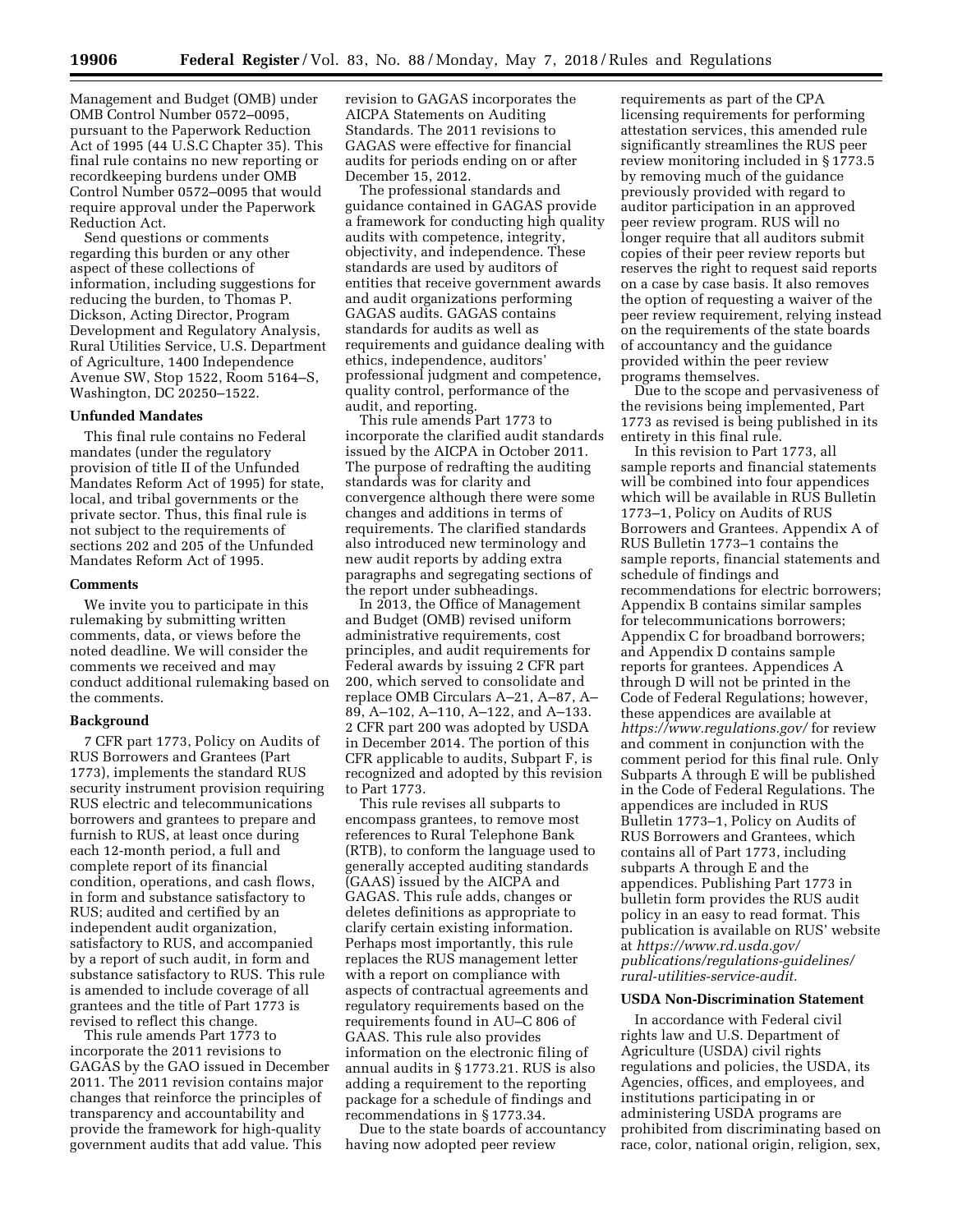gender identity (including gender expression), sexual orientation, disability, age, marital status, family/ parental status, income derived from public assistance programs, political beliefs, or reprisal or retaliation for prior civil rights activity, in any program or activity conducted or funded by USDA (not all bases apply to all programs). Remedies and complaint filing deadlines vary by program or incident.

Persons with disabilities who require alternative means of communication for program information (*e.g.,* Braille, large print, audiotape, American Sign Language, etc.) should contact the responsible Agency or USDA's TARGET Center at (202) 720–2600 (voice and TTY) or contact USDA through the Federal Relay Service at (800) 877–8339. Additionally, program information may be made available in languages other than English.

To file a program discrimination complaint, complete the USDA Program Discrimination Complaint Form, AD– 3027, found online at *[https://](https://www.ascr.usda.gov/filing-program-discrimination-complaint-usda-customer) [www.ascr.usda.gov/filing-program](https://www.ascr.usda.gov/filing-program-discrimination-complaint-usda-customer)[discrimination-complaint-usda](https://www.ascr.usda.gov/filing-program-discrimination-complaint-usda-customer)[customer](https://www.ascr.usda.gov/filing-program-discrimination-complaint-usda-customer)* and at any USDA office or write a letter addressed to USDA and provide in the letter all of the information requested in the form. To request a copy of the complaint form, call (866) 632–9992. Submit your completed form or letter to USDA by:

(1) *Mail:* U.S. Department of Agriculture, Office of the Assistant Secretary for Civil Rights, 1400 Independence Avenue SW, Washington, DC 20250–9410;

- (2) *fax:* (202) 690–7442; or
- (3) *email: [program.intake@usda.gov.](mailto:program.intake@usda.gov)*  USDA is an equal opportunity

provider, employer, and lender.

#### **List of Subjects in 7 CFR Part 1773**

Accounting, Auditing, Electric power, Grants, Loan programs—broadband, Loan programs—communications, Loan programs—energy, Reporting and recordkeeping requirements, Rural areas, Telephone.

■ For the reasons set forth in the preamble, RUS revises 7 CFR part 1773 to read as follows:

# **PART 1773—POLICY ON AUDITS OF RUS BORROWERS AND GRANTEES**

#### **Subpart A—General Provisions**

Sec.

1773.1 General. 1773.2 Definitions.

#### **Subpart B—RUS Audit Requirements**

- 1773.3 Annual audit.
- Auditee's responsibilities.
- 1773.5 Qualifications of an auditor.
- 1773.6 Auditor communication.
- 1773.7 Audit standards.
- 1773.8 Audit date.
- 1773.9 Disclosure of fraud and noncompliance with provisions of laws, regulations, contracts, and loan and grant agreements.
- 1773.10 Access to audit-documentation. 1773.11–1773.19 [Reserved]

#### **Subpart C—RUS Requirements for the Submission and Review of the Reporting Package**

- 1773.20 The auditor's submission of the reporting package.
- 1773.21 Auditee's review and submission of the reporting package.
- 1773.22–1773.29 [Reserved]

#### **Subpart D—RUS Reporting Requirements**

#### 1773.30 [Reserved]

- 1773.31 Auditor's report on the financial statements.
- 1773.32 Report on internal control over financial reporting and on compliance and other matters.
- 1773.33 Report on compliance with aspects of contractual agreements and regulatory requirements.
- 1773.34 Schedule of findings and recommendations.
- 1773.35–1773.37 [Reserved]

## **Subpart E—RUS Audit Requirements and Documentation**

- 1773.38 Scope of engagement. 1773.39 Utility plant and accumulated depreciation.
- 1773.40 Regulatory assets.
- 
- 1773.41 Extraordinary retirement losses.<br>1773.42 Clearing accounts.
- 1773.42 Clearing accounts.
- 1773.43 Capital and equity accounts.<br>1773.44 Long-term debt.
- 1773.44 Long-term debt. Regulatory liabilities.
- 1773.46–1773.48 [Reserved]
- 1773.49 OMB Control Number.

**Authority:** 7 U.S.C. 901 *et seq.,* 7 U.S.C. 1921 *et seq.,* 7 U.S.C. 6941 *et seq.* 

#### **Subpart A—General Provisions**

#### **§ 1773.1 General.**

(a) This part implements the standards for audits required by the loan and grant agreements of Rural Utilities Service (RUS) electric and telecommunications borrowers and grantees. The provisions require auditees to prepare and furnish to RUS, at least once during each 12-month period, a full and complete report of its financial condition, operations, and cash flows, in form and substance satisfactory to RUS, audited and certified by an independent auditor, satisfactory to RUS, and accompanied by a report of such audit, in form and substance satisfactory to RUS.

(b) This part is based on the requirements of GAGAS in effect at the time of the audit and applicable RUS regulations and subpart F (Audit Requirements) of 2 CFR part 200 (Uniform Administrative Requirements, Cost Principles, and Audit

Requirements for Federal Awards) (2 CFR 200.500–200.521).

(c) This part further sets forth the criteria for selecting auditors satisfactory to RUS and certain audit procedures and audit documentation that must be performed and prepared before an audit report will be accepted by RUS.

(d) Failure to provide an audit in compliance with this part is a serious violation of the RUS Security Agreement. RUS relies on audited financial statements in order to assess and monitor the financial condition of its borrowers and grantees and to fulfill its fiduciary responsibilities.

(e) RUS reserves the right to suspend its acceptance of audits performed by auditors who, in the opinion of RUS, are not meeting the requirements of this part or with unresolved disputes or issues until such time that the matter can be resolved to RUS' satisfaction.

#### **§ 1773.2 Definitions.**

As used in this part:

*2 CFR part 200, subpart F* means 2 CFR part 200, Uniform Administrative Requirements, Cost Principles and Audit Requirements for Federal Awards, subpart F, Audit Requirements, as adopted by USDA in 2 CFR part 400.

*AA–PARA* means RUS Assistant Administrator, Program Accounting and Regulatory Analysis.

*Administrator* means the Administrator of RUS.

*Affiliated company* means a company that directly or indirectly through one or more intermediaries, control or are controlled by, or are under common control with, the auditee.

*AICPA* means the American Institute of Certified Public Accountants.

*ASC* means the Accounting Standards Codification issued by the Financial Accounting Standards Board.

*Audit* means an examination of financial statements by an independent auditor for the purpose of expressing an opinion on the fairness with which those statements present financial position, results of operations, and changes in cash flows in accordance with accounting principles generally accepted in the United States of America (GAAP) and for determining whether the auditee has complied with applicable laws, regulations, and provisions of loan or grant contracts and grant agreements that could have a material effect on the financial statements.

*Audit date* means the ''as of'' date established by the auditee.

*Audit documentation* has the same meaning as defined in the AICPA's professional auditing standards.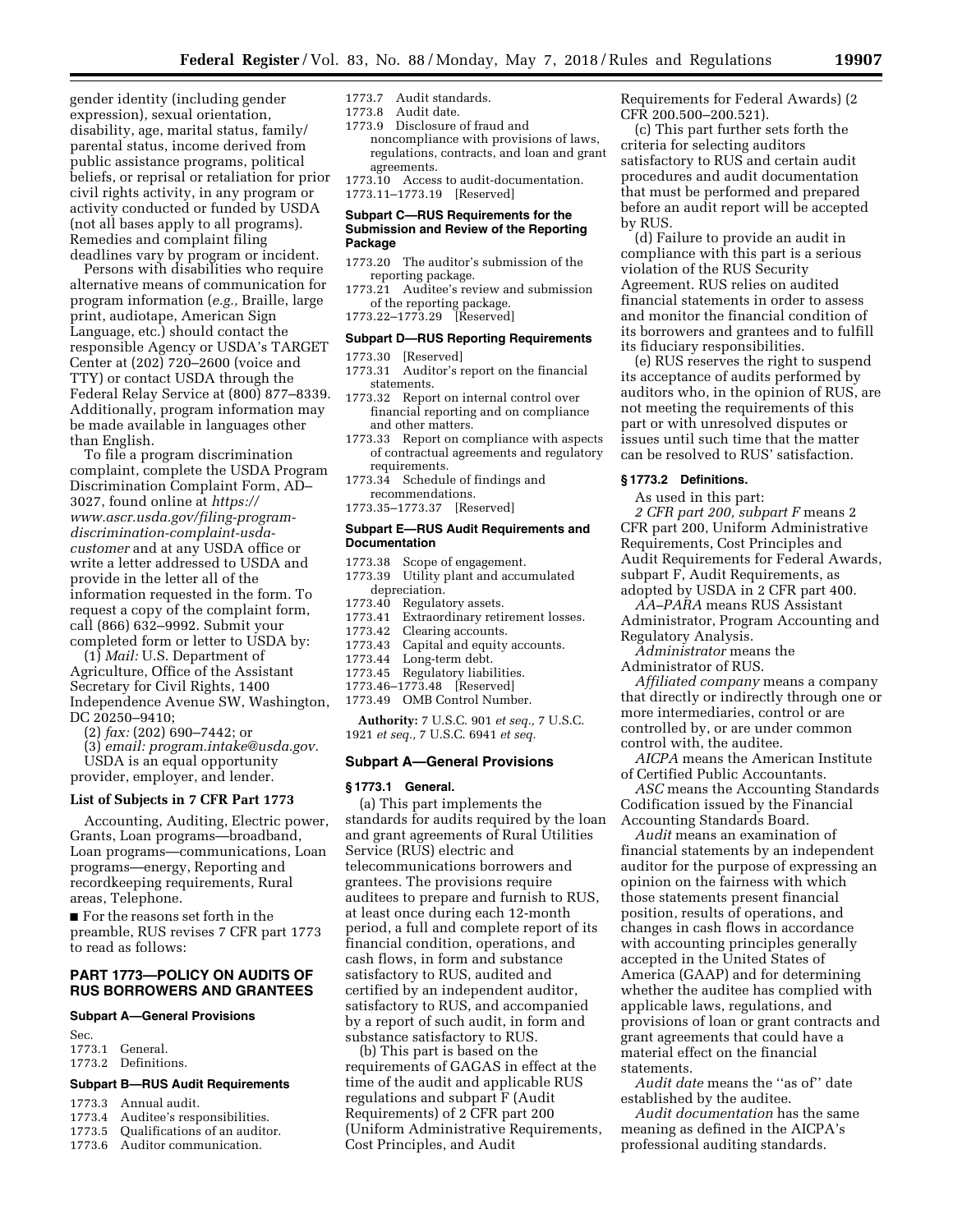*Auditee* means an RUS borrower and/ or grantee that is required to submit an annual audit as a condition of the award.

*Auditor* means government auditors as well as certified public accounting firms that perform audits using generally accepted government auditing standards (GAGAS).

*BCAS* means Broadband Collection and Analysis System (or successor system).

*Borrower* means an entity that has an outstanding RUS or Federal Financing Bank (FFB) loan or loan guarantee.

*CPA* means a Certified Public Accountant.

*DCS* means the Data Collection System (or successor system).

*FASB* means Financial Accounting Standards Board.

*FFB* means the Federal Financing Bank, a body corporate and instrumentality of the United States of America under the general supervision of the Secretary of the Department of the Treasury.

*Fraud* has the same meaning as defined in the AICPA's professional auditing standards.

*GAAP* has the same meaning as defined in accounting standards issued by the Government Accounting Standards Board (GASB) and the Financial Accounting Standards Board (FASB).

*GAGAS* means generally accepted government auditing standards as set forth in Government Auditing Standards, issued by the Comptroller General of the United States, Government Accountability Office.

*GAO* means the United States

Government Accountability Office. *GASB* means Government Accounting Standards Board.

*Governance board* means the auditee's board of directors, managing members, or other official body charged with governance.

*Grantee* means an entity that has a continuing responsibility under a grant agreement with RUS.

*Illegal act* has the same meaning as defined by the Public Company Accounting Oversight Board.

*Material weakness* has the same meaning as defined in the AICPA's professional auditing standards.

*OIG* means the Office of the Inspector General, United States Department of Agriculture.

*OMB* means The Office of Management and Budget.

*Regulatory asset* means an asset resulting from an action of a regulator as defined by FASB.

*Regulatory liability* means a liability imposed on a regulated enterprise by an action of a regulator as defined by FASB.

*Related party* has the same meaning as defined by FASB.

*Reporting package* means:

(1) The auditor's report on the financial statements;

(2) The report on internal control over financial reporting and on compliance and other matters;

(3) The report on compliance with aspects of contractual agreements and regulatory requirements;

(4) The schedule of findings and recommendations; and

(5) All supplemental schedules and information required by this part.

*RUS* means the Rural Utilities Service, an agency of the United States Department of Agriculture.

*RUS Bulletin 1773–1,* Policy on Audits of RUS Borrowers and Grantees, is a publication prepared by RUS that contains the RUS regulation 7 CFR part 1773 and exhibits of sample audit reports, financial statements, reports on internal control over financial reporting and on compliance and other matters, report on compliance with aspects of contractual agreements and regulatory requirements, and schedule of findings and recommendations used in preparing audits of RUS borrowers and grantees. This bulletin is available on the internet at *[https://www.rd.usda.gov/](https://www.rd.usda.gov/publications/regulations-guidelines/bulletins/program-accounting)  [publications/regulations-guidelines/](https://www.rd.usda.gov/publications/regulations-guidelines/bulletins/program-accounting)  [bulletins/program-accounting.](https://www.rd.usda.gov/publications/regulations-guidelines/bulletins/program-accounting)* 

*RUS security agreement* means a loan agreement, grant agreement, mortgage, security agreement, or other form of agreement that governs the terms and conditions of, or provides security for, loan and/or grant funds provided by RUS to the auditee.

*Significant deficiency* has the same meaning as defined in the AICPA's professional auditing standards.

*Single Audit Act* means Single Audit Act of 1984 (31 U.S.C. 7501 *et seq.*) as implemented by 2 CFR part 200, subpart F.

*State* means any state or territory of the United States, or the District of Columbia.

*Uniform System of Accounts* means, for telecommunications borrowers, Bulletin 1770B–1, Accounting Requirements for RUS Telecommunications Borrowers (*[https://](https://www.rd.usda.gov/files/UTP_Bulletins_1770B-1.pdf)  [www.rd.usda.gov/files/UTP](https://www.rd.usda.gov/files/UTP_Bulletins_1770B-1.pdf)*\_*Bulletins*\_ *[1770B-1.pdf](https://www.rd.usda.gov/files/UTP_Bulletins_1770B-1.pdf)*), and for electric borrowers, as contained in 7 CFR part 1767, Accounting Requirements for RUS Electric Borrowers, subpart B—Uniform System of Accounts, Bulletin 1767B–1, (*[https://www.rd.usda.gov/files/UPA](https://www.rd.usda.gov/files/UPA_Bulletin_1767B-1.pdf)*\_ *Bulletin*\_*[1767B-1.pdf](https://www.rd.usda.gov/files/UPA_Bulletin_1767B-1.pdf)*).

# **Subpart B—RUS Audit Requirements**

# **§ 1773.3 Annual audit.**

(a) Each auditee must have its financial statements audited annually by an auditor selected by the auditee and approved by RUS as set forth in § 1773.4. All auditees must submit audited financial statements on a comparative basis covering two consecutive 12 month periods, unless the entity has not been in existence for two consecutive 12-month audit periods. Consolidated statements of the parent are not an acceptable replacement for an audit of the auditee.

(b) Each auditee must establish an annual audit date within 12 months of the date of the first advance and must prepare annual financial statements for the audit date established. Each auditee must notify the AA–PARA of the audit date at least 90 days prior to the selected audit date.

(c) Auditees must furnish a reporting package to RUS within 120 days of the audit date. (See § 1773.21). Until all loans made or guaranteed by RUS are repaid and unliquidated obligations rescinded, auditees that are borrowers must continue to provide annual audited financial statements. Auditees that are grantees must furnish annual audited financial statements in the year of the first advance and until all funds have been advanced or rescinded, and all financial compliance requirements have been fully satisfied.

(d) In addition to the requirements of this part, certain auditees may be subject to the Single Audit Act. An auditee that is defined as a Non-Federal Entity as defined in 2 CFR 200.69 means a state, local government, Indian tribe, institution of higher education (IHE), or nonprofit organization that carries out a Federal award as a recipient or subrecipient and is required to meet the requirements of this part as follows:

(1) Borrowers and/or grantees expending the threshold established for the Single Audit Act (currently \$750,000) or more in Federal awards during the year must have an audit performed in accordance with the Single Audit Act. See 2 CFR 200.502, Basis For Determining Federal Awards Expended, for guidance in determining annual expenditures. The audited financial statements must be submitted to RUS and to the Federal Audit Clearinghouse.

(2) For auditees expending less than the threshold for expenditure in Federal awards during the year, RUS reserves its right under 2 CFR 200.503, Relationship to other audit requirements, to arrange for an audit performed in accordance with this part.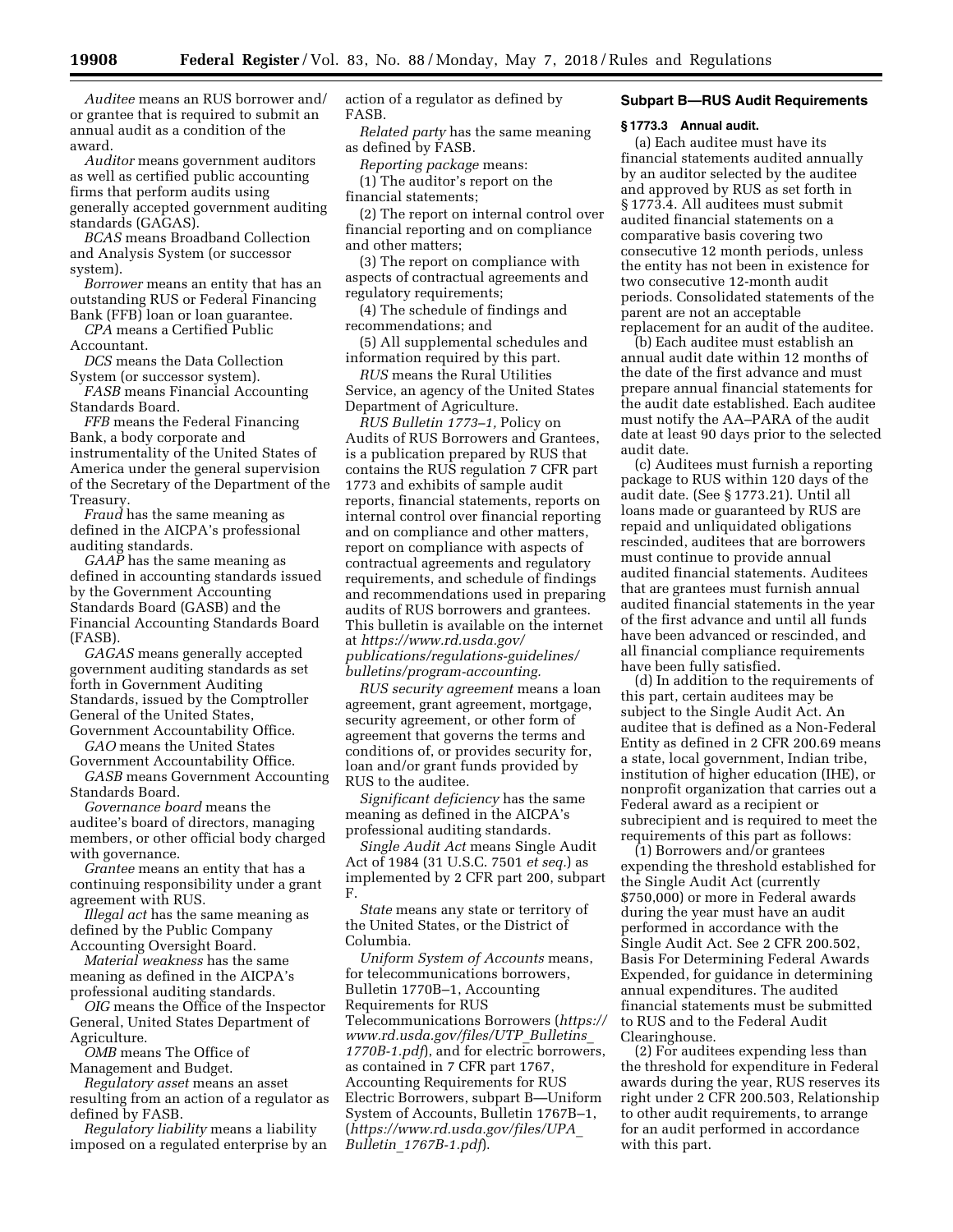(3) Within 30 days of the audit date, auditees must notify the AA–PARA, in writing, of the total Federal awards expended during the year and must state whether the audit will be performed in accordance with the Single Audit Act, or this part.

(i) An auditee electing to comply with this part must select an auditor that meets the qualifications set forth in § 1773.5.

(ii) If an audit is performed in accordance with the Single Audit Act, the auditor's reporting on the financial statements that meet the requirements of the Single Audit Act, will be sufficient to satisfy the auditee's obligations under this part.

(e) Subpart F of 2 CFR part 200 does not apply to audits of RUS electric and telecommunications cooperatives and for-profit telecommunications borrowers unless the borrower has contractually agreed with another Federal agency (*e.g.*  Federal Emergency Management Agency) to provide a financial audit performed in accordance with 2 CFR part 200, subpart F. In no circumstance will an auditee be required to submit separate audits performed in accordance with this part and 2 CFR part 200, subpart F.

# **§ 1773.4 Auditee's responsibilities.**

(a) *Selection of a qualified auditor.*  The auditee's governance board is responsible for the selection of a qualified auditor that meets the requirements set forth in § 1773.5. When selecting an auditor, the auditee should consider, among other matters:

(1) The qualifications of auditors available to do the work;

(2) The auditor's experience in performing audits of utilities, related industries, or in the case of grantees, experience in auditing entities comparable to the grantee; and

(3) The auditor's ability to complete the audit and submit the reporting package within 90 days of the audit date.

(b) *Board approval of selection.* The board's approval of an auditor must be recorded by a board resolution that states:

(1) The auditor represents that it meets RUS qualifications to perform an audit; and

(2) The auditee and auditor will enter into an audit engagement in accordance with § 1773.6.

(c) *Notification of selection.* When the initial selection or subsequent change of an auditor has been made, the auditee must notify the AA–PARA, in writing, at least 90 days prior to the audit date.

(1) Within 30 days of the date of receipt of such notice, RUS will notify the auditee, in writing, if the selection or change in auditor is not satisfactory.

(2) Notification to RUS that the same auditor has been selected for succeeding audits of the auditee's financial statements is not required; however, the procedures outlined in this part must be followed for each new auditor selected, even though such auditor may previously have been approved by RUS to audit records of other RUS auditees. Changes in the name of an auditor are considered to be a change in the auditor.

(d) *Audit engagement letter.* The auditee must enter into an audit agreement with the auditor that complies with § 1773.6 prior to the initiation of the audit.

(e) *Debarment certification.* The auditee must obtain, from the selected auditor, a lower tier covered transaction certification (Form AD–1048, Certification Regarding Debarment, Suspension, Ineligibility and Voluntary Exclusion—Lower Tier Covered Transactions), as required by Executive Orders 12549 and 12689, Debarment and Suspension, and any rules or regulations issued thereunder.

(f) *Peer review report.* The auditee must obtain, from the selected auditor, a copy of the auditor's current approved peer review report.

(g) *Preparation of schedules.* The auditee must prepare any schedules that are required by the auditor to perform the audit, including a schedule of deferred debits and deferred credits and a detailed schedule of investments in subsidiary and affiliated companies accounted for on the cost, equity, or consolidated basis. The detailed schedule of investments can be included in the notes to the financial statements or as a separate schedule as long as all information required is adequately disclosed. Samples of these schedules can be found in Appendices A–D, of RUS Bulletin 1773–1.

(1) The schedule of deferred debits and deferred credits must include a description of the deferral and a notation as to whether the deferral has received written approval from RUS. If a determination is made that prior written approval is not required, cite the specific authority for the deferral.

(2) The schedule of investments must include investments in subsidiary and affiliated companies, corporations, limited liability corporations and partnerships, joint ventures, etc. accounted for on either the cost, equity or on a consolidated basis. For all investments, the auditee must list the name of the entity, ownership percentage, and the principal business in which the entity is engaged. For investments recorded on the cost basis,

the auditee must include the original investment, advances, dividends declared or paid in the current and prior years and the net investment. For investments recorded on the equity or consolidated basis, the auditee must include the ownership percentage, original investment, advances, dividends declared or paid in the current and prior years, and current and prior years' earnings and losses, including accumulated losses in excess of the original investment.

(h) *Scope limitations.* The auditee will not limit the scope of the audit to the extent that the auditor is unable to provide an unqualified opinion that the financial statements are presented fairly in conformity with GAAP due to the scope limitation.

(i) *Submission of reporting package.*  The auditee must submit to RUS the required reporting package as set forth in § 1773.21.

(1) A reporting package that fails to meet the requirements detailed in this part will be returned to the auditee with a written explanation of noncompliance.

(2) The auditee must, within 30 days of the date of the letter or email detailing the noncompliance, submit a corrected reporting package to RUS.

(3) If a corrected reporting package is not received within 30 days of the date of the letter or email detailing the noncompliance, RUS will take appropriate action, depending on the severity of the noncompliance.

(j) *Submission of a plan of corrective action.* If the auditor's report contains findings and recommendations but does not include the auditee's response, the auditee must submit written responses to RUS within 180 days of the audit date. The written responses must address:

(1) The corrective action already taken or planned, or the reason the auditee believes no action is necessary; and

(2) The status of corrective action taken on previously reported findings and recommendations.

#### **§ 1773.5 Qualifications of the auditor.**

Auditors that meet the qualifications criteria of this section and enter into an audit engagement with the auditee that complies with § 1773.6, will be considered satisfactory to RUS.

(a) *Licensing.* Auditors that audit the financial statements of an RUS auditee must be licensed to perform attestation engagements in the United States of America. Auditors do not have to be licensed by the state in which the auditee is located; however, auditors must abide by the rules and regulations of professional conduct promulgated by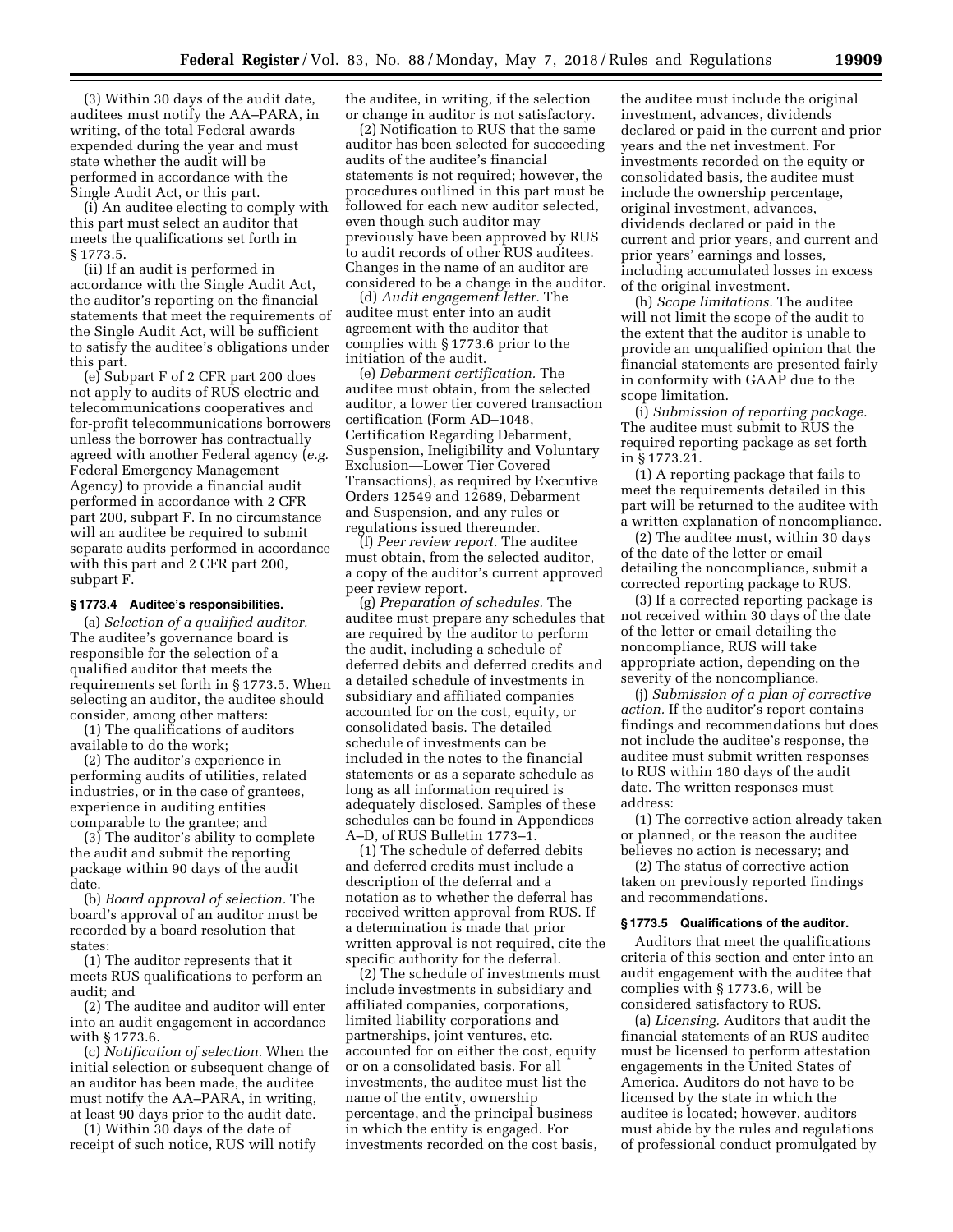the accountancy board of the state in which the auditee is located.

(b) *Independence.* Auditors must be independent as determined by the standards for independence in the AICPA Code of Professional Conduct and in GAGAS in effect at the time of the audit.

(c) *Peer review requirement.* Auditors must be enrolled and participating in a peer review program, and must have undergone a satisfactory peer review of their accounting and audit practice. The peer review must be in effect at the date of the audit report opinion.

(1) *Peer review reports.* RUS reserves the right to request peer review reports from selected auditors.

(2) *Peer review requirements for new auditors.* New auditing firms must meet the requirements of their state board of accountancy with regard to enrolling in a peer review program, timing of the first peer review, and any other peer review requirements.

### **§ 1773.6 Auditor communication.**

(a) GAGAS and AICPA standards require that the auditor communicate with the auditee the auditor's understanding of the services to be performed and document that understanding through a written communication to those charged with governance. To be acceptable to RUS, the auditor's communication must take the form of an audit engagement letter prepared by the auditor and must be formally accepted by the governance board or an audit committee representing the governance board. In addition to the requirements of the AICPA's professional auditing standards and GAGAS, the engagement letter must also include the following:

(1) The nature of planned work and level of assurance to be provided related to internal control over financial reporting and compliance with laws, regulation, and provision of contracts or grant agreements;

(2) That the auditee and auditor acknowledge that the audit is being performed and that the reporting package is being issued to enable the auditee to comply with the provisions of RUS's security instrument which requires compliance with this part;

(3) That the auditor acknowledges the mandatory reporting requirements for fraud, illegal acts, or noncompliance with provisions of laws, regulations, contracts, and grant agreements in § 1773.9. Acceptance of the engagement letter by the auditee is required, thus granting the auditor permission to directly notify the appropriate officials which may include but is not limited to the governance board, RUS, and OIG;

(4) That the auditor acknowledges that it is required under § 1773.7 to contact RUS if the auditor is unable to resolve scope limitations imposed by the auditee, or if such limitations in scope violate this part. Acceptance of the engagement letter by the auditee is required, thus granting the auditor permission to directly notify the AA– PARA as needed;

(5) That the auditee and auditor acknowledge that RUS will consider the auditee to be in violation of its RUS Security Agreement and this part if the auditee fails to have an audit performed and documented in compliance with GAGAS and this part;

(6) That the auditor represents that it meets the requirements under this part to perform the audit;

(7) That the auditor will perform the audit and will prepare the reporting package in accordance with the requirements of this part;

(8) That the auditor will document the audit work performed in accordance with GAGAS, and the requirements of this part; and

(9) That the auditor will make all audit documentation, including the reporting package available to RUS or its representatives (including but not limited to OIG and GAO), upon request, and will permit the photocopying of all such audit documentation.

(b) A copy of the audit engagement letter must be available at the auditee's office for inspection by RUS personnel. One copy of the current audit engagement letter must be maintained in the auditor's audit documentation.

#### **§ 1773.7 Audit standards.**

(a) The audit of the financial statements must be performed in accordance with GAGAS and this part in effect at the audit date unless the auditee is directed otherwise, in writing, by RUS.

(b) The audit of the financial statements must include such tests of the accounting records and such other auditing procedures that are sufficient to enable the auditor to express an opinion on the financial statements and to issue the required reporting package.

(c)(1) The auditee will not limit the scope of the audit to the extent that the auditor is unable to meet RUS audit requirements without prior written approval of the AA–PARA.

(2) If the auditor determines during the audit that an unqualified opinion cannot be issued due to a scope limitation imposed by the auditee, the auditor should use professional judgment to determine what levels of the auditee's management and/or those charged with governance should be informed.

(3) After informing the auditee's management and/or those charged with governance, if the scope limitation is not adequately resolved, the auditor should immediately contact the AA– PARA.

# **§ 1773.8 Audit date.**

(a) The annual audit must be performed as of the end of the same calendar month each year unless prior approval to change the audit date is obtained, in writing, from RUS.

(1) An auditee may request a change in the audit date by writing to the AA– PARA at least 60 days prior to the currently approved audit date, providing justification for the change.

(2) The time period between the prior audit date and the newly requested audit date must be no longer than twenty-three months.

(3) Comparative financial statements must be prepared and audited for the 12 months ending as of the new audit date and for the 12 months immediately preceding that period.

#### **§ 1773.9 Disclosure of fraud, and noncompliance with provisions of laws, regulations, contracts, and loan and grant agreements.**

(a) In accordance with GAGAS, the auditor is responsible for planning and performing the audit to provide reasonable assurance about whether the financial statements are free of material misstatement due to error or fraud. The auditor must also plan the audit to provide reasonable assurance of detecting material misstatements resulting from violations of provisions of laws, regulations, contracts or loan and grant agreements that could have a direct and material effect on the financial statements.

(b) If specific information comes to the auditor's attention that provides evidence concerning the existence of possible violations of provisions of laws, regulations, contracts or loan and grant agreements that could have a material indirect effect on the financial statements, the auditor should apply audit procedures specifically directed to ascertaining whether a violation of provisions of laws, regulations, contract or grant agreements has occurred.

(c) Pursuant to the terms of its audit engagement letter with the auditee, the auditor must immediately report, in writing, all instances of fraud, illegal acts, and all indications or instances of noncompliance with laws, whether material or not, to:

(1) The president of the auditee's governance board;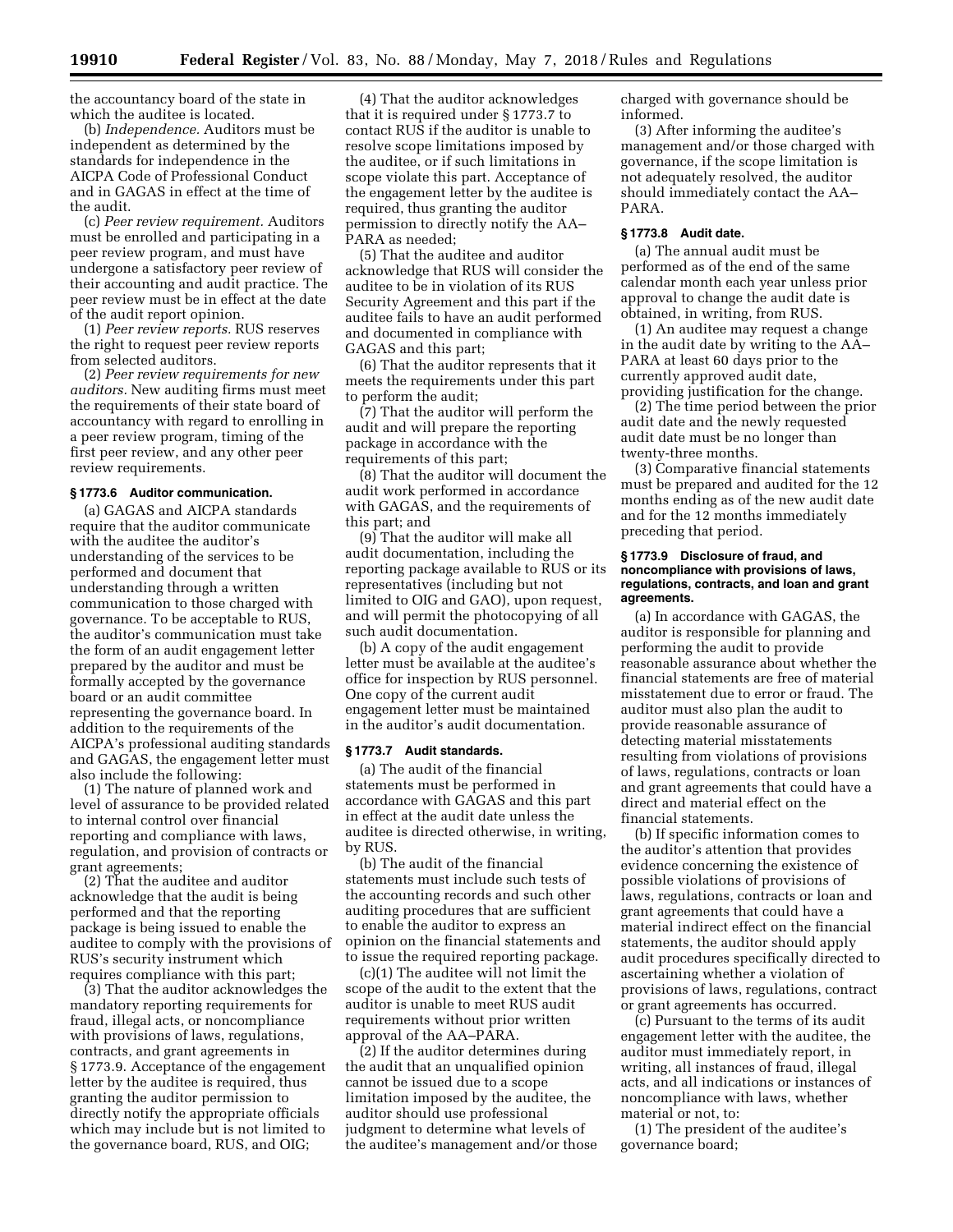(2) AA–PARA; and

(3) OIG, as follows:

(i) For all audits performed in accordance with  $\S$  1773.3(d) (audits conducted in accordance with 2 CFR part 200 ''Uniform Administrative Requirements, Cost Principles, and Audit Requirements for Federal Awards''), report to the USDA–OIG-Audit, National Single Audit Coordinator for USDA, 401 W. Peachtree St NW, Room 2328, Atlanta, GA 30308,

(ii) For all other audits conducted in accordance with § 1773.3 report to the appropriate office based on location. See *<https://www.usda.gov/oig/national.htm>*  to determine the correct reporting location.

# **§ 1773.10 Access to audit documentation.**

Pursuant to the terms of this part and the audit engagement letter, the auditor must make all audit documentation available to RUS, or its designated representative, upon request and must permit RUS, or its designated representative, to photocopy all audit documentation.

#### **§§ 1773.11–1773.19 [Reserved]**

# **Subpart C—RUS Requirements for the Submission and Review of the Reporting Package**

# **§ 1773.20 The auditor's submission of the reporting package.**

(a) *Time limit.* Within 90 days of the audit date, the auditor must deliver the reporting package to the auditee's governance board. At a minimum, copies should be provided for each member of the governance board and the manager. The auditor must also provide an electronic copy of the audit which meets the requirements of § 1773.21 for subsequent transmittal to RUS.

(b) *Communication with the governance board.* In addition to providing sufficient copies of the reporting package for each member of the auditee's governance board, RUS requires that the auditor report all audit findings to the auditee's governance board. RUS recommends that audit findings also be communicated orally unless oral communication would not be adequate. If the information is communicated orally, the auditor must document the communication by appropriate memoranda or notations in the audit documentation. If the auditor communicates in writing, a copy of the written communication must be included in the auditor's audit documentation.

(c) *Matters to be communicated.*  Matters communicated to those charged with governance must include, but are not limited to the matters to be communicated as prescribed in the AICPA's professional standards AU–C Section 260, ''The Auditor's Communication with Those Charged with Governance''.

#### **§ 1773.21 Auditee's review and submission of the reporting package.**

(a) The auditee's governance board should note and record receipt of the reporting package and any action taken in response to the reporting package in the minutes of the board meeting at which such reporting package is presented.

(b) The auditee must furnish RUS with an electronic copy of the reporting package within 120 days of the audit date as provided for in § 1773.3.

(c) The auditee must furnish AA– PARA with a copy of its plan for corrective action, if any, within 180 days of the audit date.

(d) The auditee must include in the reporting package a copy of each special report, summary of recommendations or similar communications, if any, received from the auditor as a result of the audit.

(e) All required submissions to RUS described in paragraphs (b) through (d) of this section should be furnished electronically. The electronic copy must be provided in a Portable Document Format (PDF). Auditees with a designation from 0001 through 0199 in the Electric program and 500 through 699 in the Telecommunications programs shall upload the reporting package to the DCS or its successor system. Borrowers and/or grantees with a designation from 1100 through 1199, 1300 through 1399, and 1400 through 1499 in the Broadband program shall upload the reporting package to the BCAS or its successor system. All other borrowers and/or grantees may upload their reporting package through DCS or its successor system. Specific instructions for submission are available from the Technical Accounting and Auditing Staff.

# **§§ 1773.22–1773.29 [Reserved]**

# **Subpart D—RUS Reporting Requirements**

# **§ 1773.30 [Reserved]**

#### **§ 1773.31 Auditor's report on the financial statements.**

The auditor must prepare a written report on comparative balance sheets, statements of revenue and patronage capital (or statement of operations customary to the type of entity reporting) and statements of cash flows.

The report must include the manual or printed signature of the auditor, cover all statements presented, and refer to the separate report on internal controls over financial reporting and on compliance and other matters and the report on compliance with aspects of contractual agreements and regulatory requirements issued in conjunction with the auditor's report on the financial statements. The auditor's report on the financial statements should also state that the report on internal controls over financial reporting and on compliance and other matters is an integral part of a GAGAS audit, and in considering the results of the audit, that this report should be read along with the auditor's report on the financial statements.

#### **§ 1773.32 Report on internal control over financial reporting and on compliance and other matters.**

(a) As required by GAGAS, the auditor must prepare a written report describing the scope of the auditor's testing of internal control over financial reporting and of compliance with provisions of laws, regulations, contracts, and loan and grant agreements, and that the tests provided sufficient, appropriate evidence to support opinions on the effectiveness of internal control and on compliance with provisions of laws, regulations, contracts, and loan and grant agreements. This report must include the manual or printed signature of the auditor and must include the following items as appropriate:

(1) Significant deficiencies and material weaknesses in internal control;

(2) Instances of fraud and noncompliance with provisions of laws or regulations that have a material effect on the audit and any other instances that warrant the attention of those charged with governance;

(3) Noncompliance with provisions of contracts or grant agreements that have a material effect on the audit; and

(4) Abuse that has a material effect on the audit.

(b) When the auditor detects instances of noncompliance or abuse that have an effect on the financial statements that are less than material but warrant the attention of those charged with governance, they should communicate those findings in writing to those charged with governance in a separate communication. If the auditor has issued a separate communication detailing immaterial instances of noncompliance or abuse, the report on internal controls over financial reporting and on compliance and other matters must be modified to include a statement such as: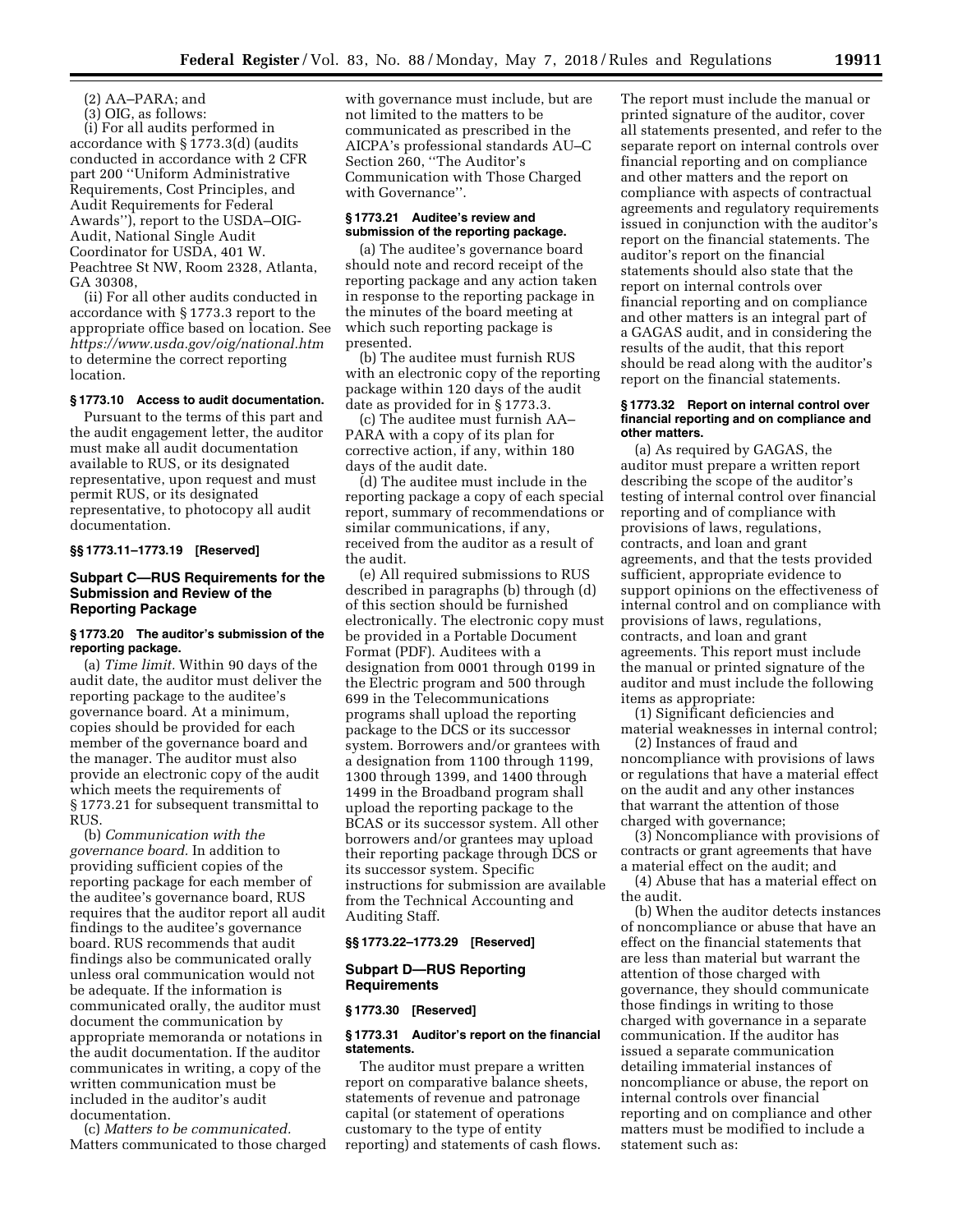''We noted certain immaterial instances of noncompliance [and/or abuse], which we have reported to the management of (auditee's name) in a separate letter dated (month, day, 20XX).''

(c) If the auditor has issued a separate letter to management to communicate other matters involving the design and operation of the internal control over financial reporting, the report on internal controls over financial reporting and on compliance and other matters must be modified to include a statement such as:

''However, we noted other matters involving the internal control over financial reporting that we have reported to the management of (auditee's name) in a separate letter dated (month, day, 20XX).''

(d) The report must contain the status of known but uncorrected deficiencies from prior audits that affect the current audit objective.

#### **§ 1773.33 Report on compliance with aspects of contractual agreements and regulatory requirements.**

The auditor must prepare a report on compliance with aspects of contractual agreements and regulatory requirements that includes, at a minimum, comments on:

(a) *Audit procedures.* State whether the audit has been performed in accordance with this part;

(b) *Special reports.* State whether any special reports, summaries of recommendations, or similar communications were furnished to the auditee's management during the course of the audit or during interim audit work, and provide a description of the information furnished;

(c) *Accounting and records.* Comment on whether, during the course of the audit, anything came to the auditor's attention to indicate that the auditee did not maintain adequate and effective accounting procedures and records and utilize adequate and fair methods for accumulating and recording labor, material, and overhead costs, and for distributing these costs to construction, retirement, and maintenance or other expense accounts. Where appropriate, comment on whether anything came to the auditor's attention to indicate that the auditee did not:

(1) Establish continuing property records (CPRs) that are updated on a current basis, at least annually, and are reconciled with the controlling general ledger plant accounts;

(2) Promptly clear construction clearing accounts of costs of completed construction to the proper classified plant accounts and accrue depreciation

on such completed construction from the date the plant was placed in service;

(3) Currently and systematically record and properly price retirements of plant;

(4) Properly account for the accumulated provision for depreciation accounts associated with retirements of plant or properly disclose any unusual charges or credits to such accounts; and

(5) Obtain RUS approval for the sale, lease or transfer of capital assets secured under the RUS security agreement when approval is required, and properly handle any proceeds from the sale or lease of plant, material or scrap in conformance with RUS requirements.

(d) *Materials control.* Comment on whether, during the course of the audit, anything came to the auditor's attention to indicate that the control over materials and supplies was not adequate.

(e) *Compliance with RUS loan and security instrument provisions.*  Comment on whether, during the course of the audit, anything came to the auditor's attention to indicate that the following provisions of RUS' loan and security instruments have not been complied with:

(1) For electric auditees, provisions related to:

(i) The requirements for an auditee to obtain written approval of mortgagees to enter into any contract for the management, operation, or maintenance of the auditee's system if the contract covers all or substantially all of the electric system. For purposes of this part, the following contracts shall be deemed as requiring RUS approval:

(A) Management contracts in which the auditee has contracted to have another auditee or other entity manage its affairs;

(B) Operations and maintenance contracts in which the auditee has contracted to have another auditee or other entity operate and/or maintain all or substantially all of the physical plant facilities of the auditee.

(C) Operations and maintenance contracts in which the auditee has contracted to operate and maintain the physical plant facilities of another auditee or other utility system;

(ii) The requirement for an auditee to prepare and furnish mortgagees annual or periodic financial and operating reports on the auditee's financial condition and operations accurately and within the required deadlines. The auditor shall comment on whether, during the course of the audit, anything came to the auditor's attention to indicate that the information represented by the auditee as having been submitted to RUS in its most

recent December 31 Financial and Operating Report Electric Distribution or Financial and Operating Report Electric Power Supply was not in agreement with the auditee's audited records. If the auditee represents that an amended report has been filed as of December 31, the comments must relate to the amended report; and

(iii) The requirement for an auditee to use depreciation rates that are within the ranges established by RUS for each primary plant account (See RUS Bulletin 183–1, Depreciation Rates and Procedures *at [https://www.rd.usda.gov/](https://www.rd.usda.gov/files/UPA_Bulletin_183-1.pdf) [files/UPA](https://www.rd.usda.gov/files/UPA_Bulletin_183-1.pdf)*\_*Bulletin*\_*183-1.pdf*), or with the requirements of the state regulatory body having jurisdiction over the auditee's depreciation rates in computing monthly accruals.

(2) For telecommunications auditees, provisions related to:

(i) The requirement for an auditee to obtain written approval of the mortgagees to enter into any contract, agreement or lease between the auditee and an affiliate other than as allowed under 7 CFR part 1744, subpart E; and

(ii) The requirement for an auditee to prepare and furnish mortgagees annual or periodic financial and operating reports on the auditee's financial condition and operations accurately and within the required deadlines. The auditor shall comment on whether, during the course of the audit, anything came to the auditor's attention to indicate that the information represented by the auditee as having been submitted to RUS in its most recent December 31 Operating Report for Telecommunications Borrowers was not in agreement with the auditee's audited records. If the auditee represents that an amended report has been filed as of December 31, the comments must be related to the amended report.

(3) For Broadband auditees, provisions relating to the requirement for an auditee to prepare and furnish mortgagee quarterly or periodic financial and operating reports on the auditee's financial condition and operations accurately and within the required deadlines. The auditor shall comment on whether, during the course of the audit, anything came to the auditor's attention to indicate that the information represented by the auditee as having been submitted to RUS in its most recent BCAS filing was not in agreement with the auditee's audited records. If the auditee represents that an amended report has been filed, the comments must be related to the amended report.

(4) For grantees, provisions related to: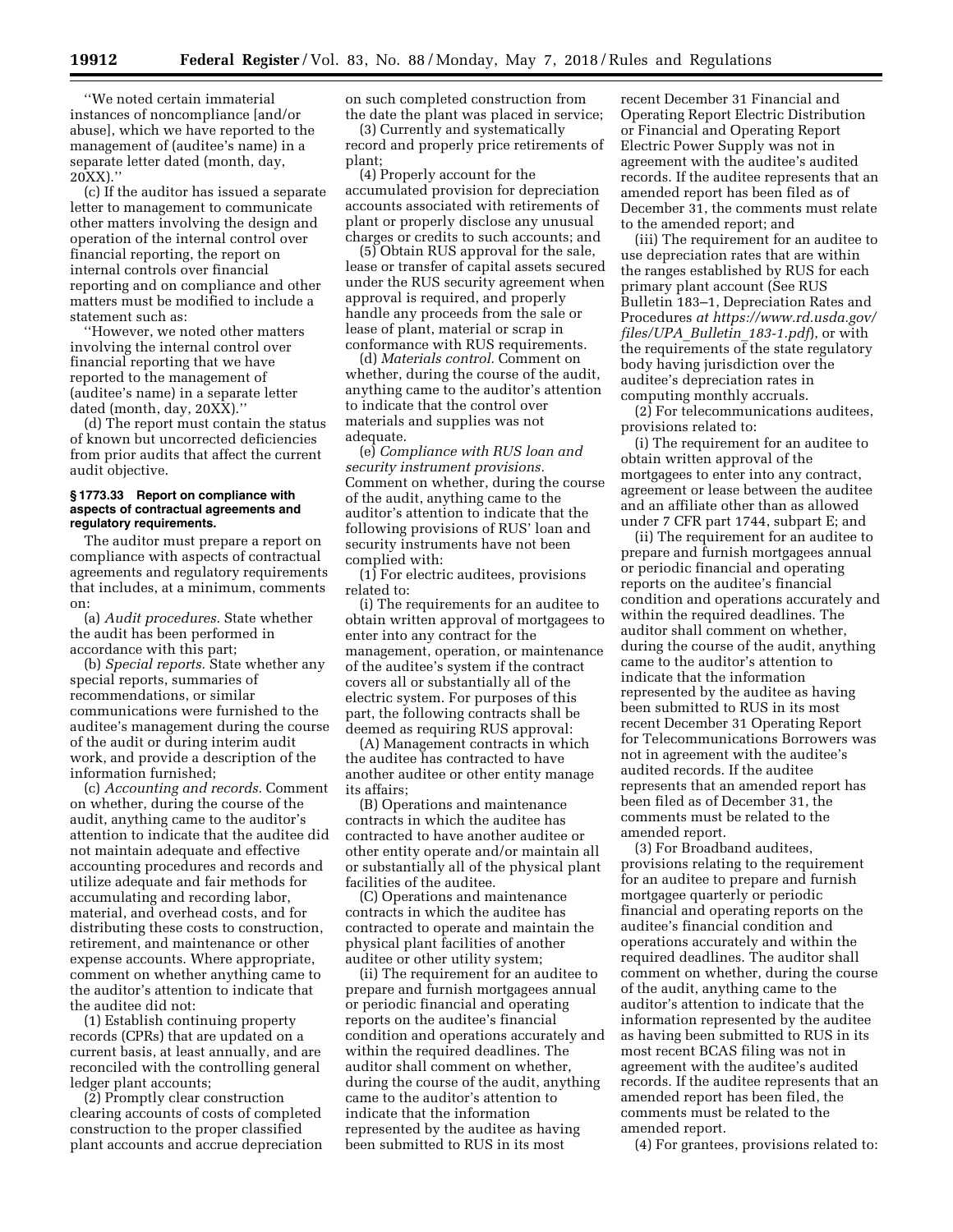(i) Recipients of Broadband Initiatives Program loans and grants, the requirement for the recipient to prepare and furnish RUS quarterly and annual financial and operating reports on the financial condition and operations of the auditee accurately and within the required deadlines. The auditor shall comment on whether, during the course of the audit, anything came to the auditor's attention to indicate that the information represented by the auditee as having been submitted to RUS in its most recent BCAS filing was not in agreement with the audited records of the auditee. If the auditee represents that an amended report has been filed, the comments must relate to the amended report. The auditor must state whether the Annual Compliance Certificate required by the RUS Security Agreement has been filed in a timely manner with RUS.

(ii) Recipients of all other grant programs within the electric and telecommunications programs, the requirements to prepare and furnish RUS with any required financial reporting accurately and within required deadlines, as appropriate for that specific program. The auditor shall comment on whether, during the course of the audit, anything came to the auditor's attention to indicate that the information represented by the grantee as having been submitted to RUS in its most recent filing was not in agreement with the audited records of the grantee. If the grantee represents that an amended report has been filed, the comments must relate to the amended report.

(f) *Related party transactions.*  Comment on whether, during the course of the audit, anything came to the attention of the auditor to indicate that all material related party transactions have not been disclosed in the notes to the financial statements in accordance with ASC 850, entitled ''Related Party Disclosures''.

(g) *Deferred debits and deferred credits.* For electric auditees, comment on whether, during the course of the audit anything came to the attention of the auditor to indicate that the auditee provided detailed schedule of deferred debits and deferred credits, including, but not limited to, margin stabilization plans, revenue deferral plans, and expense deferrals is not accurately presented. This schedule must be included as supplemental information or within the notes to the financial statements; and

(h) *Investments.* For electric and telecommunications auditees, comment on whether, during the course of the audit, anything came to the auditor's

attention to indicate that the auditee provided detailed schedule of investments is not accurately presented. This schedule must be included as supplemental information or within the notes to the financial statements. The auditor must state that the audit did not disclose any investments in subsidiary or affiliated companies.

#### **§ 1773.34 Schedule of findings and recommendations.**

The auditor must prepare a schedule of findings and recommendations to be included with the audited financial statements. The schedule of findings and recommendations shall be developed and presented utilizing the elements of a finding discussed in GAGAS and shall include recommendations for remediation. If the schedule does not include responses from management, as well as any planned corrective actions, those items must be submitted directly to the AA– PARA by management in accordance with § 1773.4(j).

# **§§ 1773.35–1773.37 [Reserved]**

# **Subpart E—RUS Audit Requirements and Documentation**

#### **§ 1773.38 Scope of engagement.**

The audit requirements set forth in § 1773.39 through 1773.45 must be met annually by the auditor during the audit of the RUS auditee's financial statements. The auditor must exercise professional judgment in determining whether any auditing procedures in addition to those mandated by GAGAS or this part should be performed on the auditee's financial records in order to afford a reasonable basis for rendering the auditor's report on the financial statements, report on internal controls over financial reporting and on compliance and other matters, report on compliance with aspects of contractual agreements and regulatory requirements, and schedule of findings and recommendations.

#### **§ 1773.39 Utility plant and accumulated depreciation.**

(a) *General.* The audit of these accounts shall include tests of additions, replacements, retirements, and changes. The auditor's audit documentation shall support that the auditor:

(1) Examined direct labor and material transactions to determine whether the auditee's accounting records reflect a complete accumulation of costs;

(2) Examined indirect costs and overhead charges to determine if they conform to the Uniform System of

Accounts or the Federal Acquisitions Regulations as required under the RUS Security Agreement;

(3) Reviewed the costs of completed construction and retirement projects to determine if they were cleared promptly from the work in progress accounts to the classified plant in service accounts and the related depreciation accounts;

(4) Examined direct purchases of special equipment and general plant;

(5) Determined the degree of accuracy and control of costing retirements, including tests of salvage and removal costs;

(6) Reviewed the auditee's work order procedures; and

(7) Reviewed depreciation rates for adequate support, and compared them to RUS guidelines to determine that they were in compliance.

(b) *Construction work in progress.* (1) The audit documentation shall include a summary of open work orders reconciled to the general ledger and note on the summary any unusual or atypical projects.

(2) The auditor's audit documentation shall support that the auditor:

(i) Reviewed equipment purchases charged to work orders, including payments and receiving reports;

(ii) Reviewed contracts showing the scope of the work, the nature of the contract, the contract amount, and scheduled payments and reviewed supporting documents to determine that services contracted for were in fact rendered;

(iii) Reviewed time cards and pay rates for a sample of employees who allocate their time to work orders;

(iv) Reviewed the nature of material and supplies issued to the project, traced amounts and quantities to supporting documents, and reviewed the reasonableness of clearing rates for assignment of stores expense to the work order;

(v) Reviewed the accuracy of the computation of overheads applied to the work order; and

(vi) Reviewed other costs charged to the work order for support and propriety.

(3) The auditor's audit documentation shall support that the auditor:

(i) Scheduled payments to contractors and traced to verify payments and supporting invoices;

(ii) Traced contract costs to final closeout documents, to the general ledger, and to the continuing property records; and

(iii) Verified the costs of owner furnished materials, if applicable.

(4) The auditor shall review the auditee's procedures for unitization and classification of work order and contract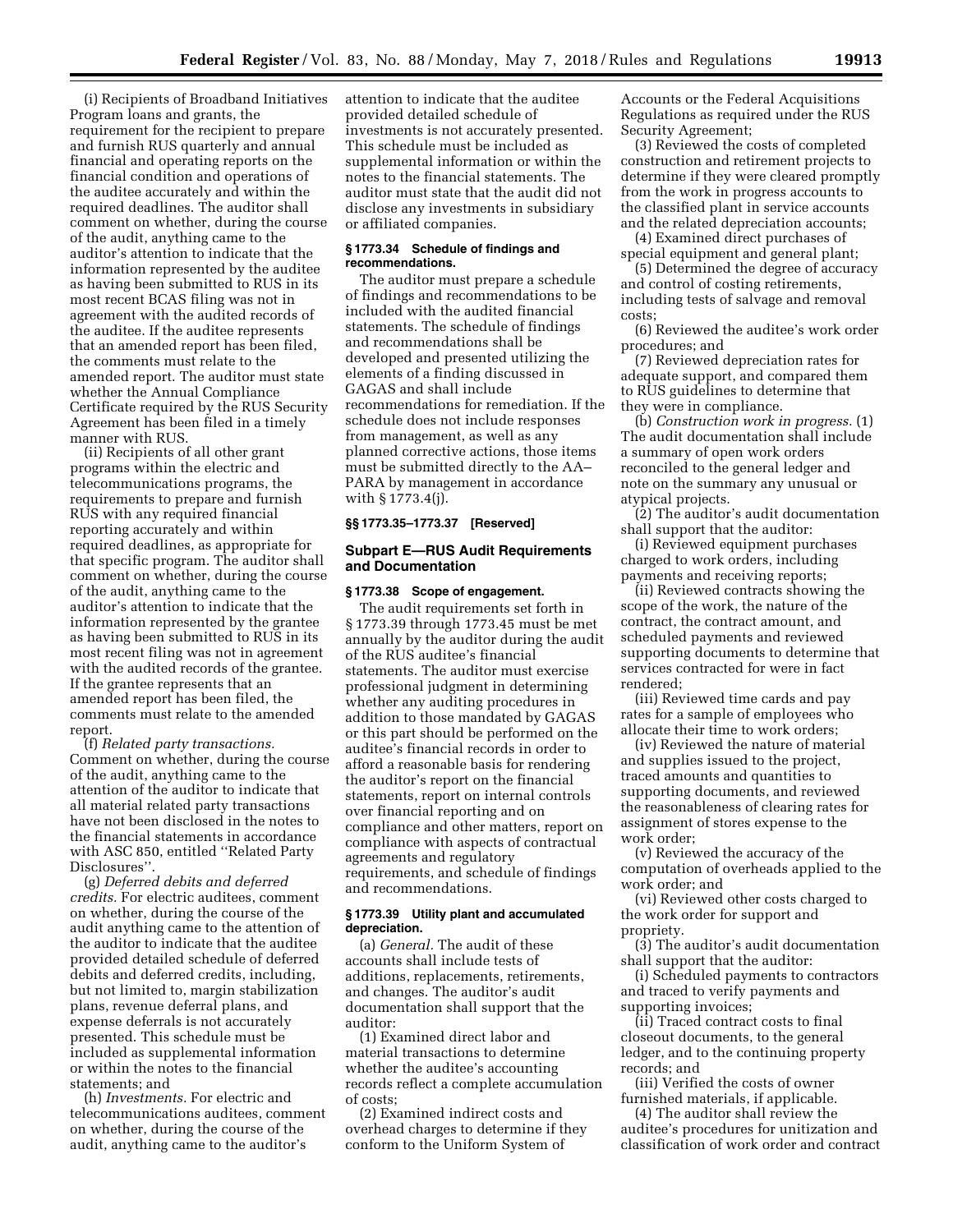costs. The auditor's audit documentation shall support that the auditor:

(i) Reviewed the tabulation of record units for construction from the work order staking sheets to the tabulation of record units, to the unitization sheets, and to the continuing property records;

(ii) Reviewed the procedures for unitizing and distributing costs of completed construction to the plant accounts;

(iii) Verified that standard costs were being used;

(iv) Evaluated the basis for development of standard costs; and

(v) Determined that costs of completed construction were cleared promptly from work in progress accounts.

(c) *Continuing property records.* The auditor's audit documentation shall support that the auditor:

(1) Determined whether the subsidiary plant records agree with the controlling general ledger plant accounts;

(2) Noted differences in the audit documentation; and

(3) Commented, in the report on compliance with aspects of contractual agreements and regulatory requirements, on any discrepancies.

(d) *Retirement work-in-progress.* The auditor's audit documentation shall support that the auditor:

(1) Determined that plant retirements are currently and systematically recorded and priced on the basis of the continuing property records, and determined that costs of removal have been properly accounted for;

(2) Explained the method used in computing the cost of units of plant retired if continuing property records have not been established and determined whether costs appeared reasonable; and

(3) Determined the manner in which net losses due to retirements were accounted for and traced clearing entries to the depreciation reserve, the plant accounts, and the continuing property records.

(e) *Provision for accumulated depreciation.* The auditor's audit documentation shall support that the auditor:

(1) Verified the depreciation accruals for the period, including the depreciation base;

(2) Reviewed the basis of the depreciation rates, any change in rates and the reason for the change, and, if appropriate, determined whether the rates are in compliance with RUS requirements or with the requirements of the state regulatory body having jurisdiction over the auditee's depreciation rates;

(3) Reviewed salvage and removal costs; and

(4) Searched for unrecorded retirements.

(f) *Other reserves.* The auditor's audit documentation shall include an account analysis for all other material plant reserves, such as the reserve for the amortization of plant acquisition adjustments. The auditor's audit documentation shall support that appropriate tests of transactions were performed.

(g) *Narrative.* The auditor shall include in the audit documentation a comprehensive narrative on the scope of work performed, observations made, and conclusions reached. Matters covered in this narrative shall include:

(1) The nature of construction and other additions;

(2) The control over, and the accuracy of pricing retirements;

(3) The accuracy of distributing costs to classified utility plant accounts;

(4) An evaluation of the method of:

(i) Capitalizing the direct loadings on labor and material costs;

(ii) Distributing transportation costs and other expense clearing accounts; and

(iii) Capitalizing overhead costs;

(5) The tests of depreciation;

(6) A review of agreements such as those relating to acquisitions, property sales, and leases which affect the plant accounts; and

(7) Notations, if applicable, of RUS approval of property sales and the propriety of the disposition of the proceeds.

#### **§ 1773.40 Regulatory assets.**

The auditor's audit documentation shall support that the auditor tested whether all regulatory assets comply with the requirements of ASC 980. For Electric auditees only, the auditor's audit documentation shall support that all regulatory assets have received RUS approval.

#### **§ 1773.41 Extraordinary retirement losses.**

The auditor's audit documentation shall support that the auditor tested retirement losses, including any required approval by a regulatory commission with jurisdiction in the matter, or RUS, in the absence of commission jurisdiction.

#### **§ 1773.42 Clearing accounts.**

The auditor's audit documentation shall support that the auditor tested all clearing accounts and that transactions selected for testing were reviewed for proper allocation between expense and capital accounts.

# **§ 1773.43 Capital and equity accounts.**

(a) *Capital stock.* For privately owned companies, the audit documentation shall include analyses of all stock transactions during the audit period. The auditor's audit documentation shall support that the auditor:

(1) Reviewed the subsidiary records and reconciled them to the general ledger control account;

(2) Reviewed authorizations and issuances or redemptions of capital stock for proper approvals by the governance board, stockholders, regulatory commissions and RUS, as required;

(3) Determined that transactions were made in accordance with the appropriate provisions of the articles of incorporation, bylaws, and RUS loan documents; and

(4) Determined that transactions were recorded in accordance with the Uniform System of Accounts.

(b) *Memberships.* For cooperative organizations, the audit documentation shall include an analysis of the membership transactions during the audit period. The auditor's audit documentation shall support that the auditor:

(1) Reviewed the subsidiary records and reconciled them to the general ledger control account; and

(2) Determined that transactions were made in accordance with the appropriate provisions of the articles of incorporation, bylaws, and RUS loan documents.

(c) *Patronage capital, retained earnings, margins, and other equities.*  The audit documentation shall include an analysis of the patronage capital, retained earnings, margins and other equities, and any related reserve accounts. The auditor's audit documentation shall support that the auditor:

(1) Determined that the transactions were made in accordance with the appropriate provisions of the articles of incorporation, bylaws, RUS loan documents, Uniform System of Accounts, or orders of regulatory commissions;

(2) Traced payments to underlying support; and

(3) Determined whether, under the terms of the RUS security instrument, restrictions of retained earnings or margins are required and, if so, whether they have been properly recorded.

#### **§ 1773.44 Long-term debt.**

The auditor's audit documentation shall support that the auditor:

(a) Confirmed RUS, FFB, and RTB debt to the appropriate confirmation schedule (RUS Form 690, Confirmation